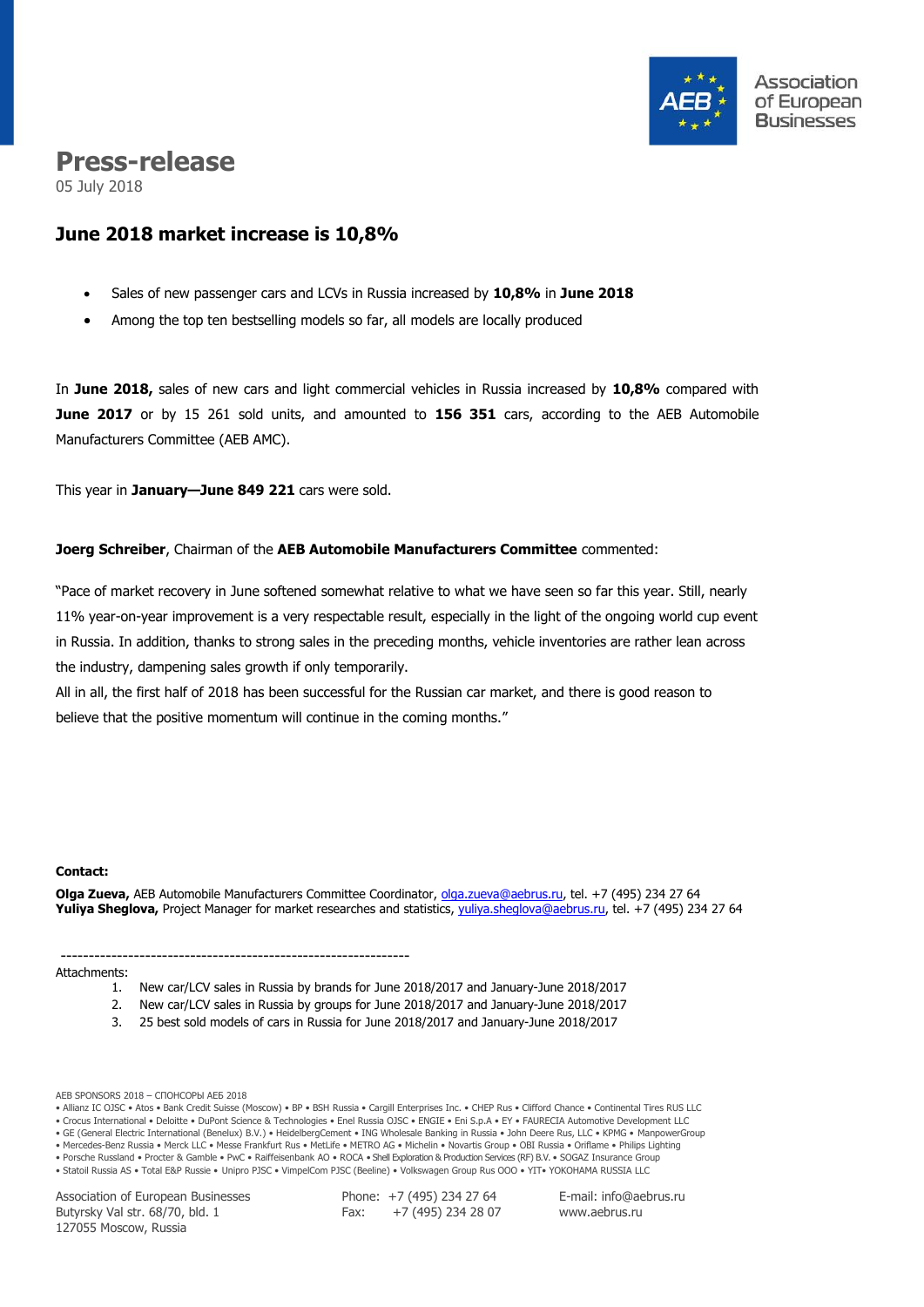

# **NEW CAR AND LCV SALES IN RUSSIA BY BRANDS FOR JUNE 2018/2017 AND JANUARY – JUNE 2018/2017**

Data submitted by the AEB Automobile Manufacturers Committee; retail sales of imported and locally produced vehicles. Note: The ranking is based on monthly results.

|                    |         | <b>June</b> |        | January-June |         |        |  |  |
|--------------------|---------|-------------|--------|--------------|---------|--------|--|--|
| <b>BRAND</b>       | 2018    | 2017        | YoY    | 2018         | 2017    | YoY    |  |  |
| Lada               | 31 404  | 27 396      | 15%    | 169 884      | 140 231 | 21%    |  |  |
| KIA                | 19 861  | 16 755      | 19%    | 111 214      | 85 189  | 31%    |  |  |
| Hyundai            | 16 422  | 14 673      | 12%    | 87 035       | 70 588  | 23%    |  |  |
| Renault*           | 13 567  | 12 239      | 11%    | 70 844       | 60 834  | 16%    |  |  |
| Toyota*            | 9 1 1 7 | 9 0 5 9     | $1\%$  | 47 094       | 43 895  | 7%     |  |  |
| VW                 | 8 9 3 4 | 7 3 5 7     | 21%    | 48 158       | 39 627  | 22%    |  |  |
| Nissan             | 7 3 9 2 | 6 900       | 7%     | 37 037       | 35 208  | 5%     |  |  |
| Škoda              | 7 1 4 4 | 5 6 5 6     | 26%    | 36 339       | 28 701  | 27%    |  |  |
| <b>GAZ LCV</b>     | 5 3 5 5 | 5 1 7 5     | 3%     | 27 095       | 25 053  | 8%     |  |  |
| Ford               | 4 3 0 5 | 4 5 5 7     | $-6%$  | 25 665       | 21 907  | 17%    |  |  |
| Mercedes-Benz      | 3 3 1 5 | 3 2 3 2     | 3%     | 18 504       | 17 726  | 4%     |  |  |
| Mitsubishi         | 3 2 7 9 | 1712        | 92%    | 20 10 3      | 8711    | 131%   |  |  |
| <b>BMW</b>         | 3 1 3 5 | 2 6 6 5     | 18%    | 16 989       | 14 571  | 17%    |  |  |
| UAZ <sup>*</sup>   | 3 1 2 2 | 2 8 4 9     | 10%    | 17 535       | 18 410  | $-5%$  |  |  |
| Mazda              | 2 6 2 4 | 2 2 7 4     | 15%    | 14 26 2      | 11 051  | 29%    |  |  |
| Chevrolet          | 2 3 1 6 | 2 5 7 4     | $-10%$ | 14 5 27      | 14 8 89 | $-2%$  |  |  |
| Lexus              | 2 0 2 4 | 1921        | 5%     | 11 507       | 10 577  | 9%     |  |  |
| Lifan              | 1 4 0 3 | 1 3 2 1     | 6%     | 7 3 5 2      | 7 1 5 2 | 3%     |  |  |
| Audi               | 1 2 4 3 | 1 6 1 0     | $-23%$ | 7 3 7 4      | 8 4 0 8 | $-12%$ |  |  |
| Datsun             | 1 1 7 3 | 1898        | $-38%$ | 8 5 7 2      | 10 895  | $-21%$ |  |  |
| Volvo              | 888     | 799         | 11%    | 3 1 3 2      | 3 1 5 8 | $-1\%$ |  |  |
| Land Rover         | 819     | 812         | $1\%$  | 4 4 3 7      | 4 5 5 7 | $-3%$  |  |  |
| <b>VW NFZ</b>      | 710     | 660         | 8%     | 3 5 5 0      | 3 1 9 5 | 11%    |  |  |
| Subaru             | 657     | 540         | 22%    | 3 6 3 7      | 2 5 3 3 | 44%    |  |  |
| Mercedes-Benz Vans | 587     | 498         | 18%    | 3 2 6 3      | 2 7 4 9 | 19%    |  |  |
| Peugeot*           | 520     | 430         | 21%    | 2 9 5 5      | 2 2 1 5 | 33%    |  |  |
| Chery              | 503     | 605         | $-17%$ | 2 9 2 5      | 2 6 2 5 | 11%    |  |  |
| Suzuki             | 488     | 332         | 47%    | 2 3 6 9      | 2 0 3 9 | 16%    |  |  |
| Porsche            | 482     | 380         | 27%    | 2 1 4 4      | 1956    | 10%    |  |  |
| Citroën*           | 419     | 445         | $-6%$  | 2 1 4 5      | 2 0 0 6 | 7%     |  |  |
| Honda              | 411     | 31          | 1226%  | 2 1 8 7      | 479     | 357%   |  |  |
| Infiniti           | 323     | 479         | $-33%$ | 2 1 4 5      | 2 6 3 2 | $-19%$ |  |  |
| Zotye              | 267     | 108         | 147%   | 1 2 1 0      | 469     | 158%   |  |  |

AEB SPONSORS 2018 – СПОНСОРЫ АЕБ 2018

• Allianz IC OJSC • Atos • Bank Credit Suisse (Moscow) • BP • BSH Russia • Cargill Enterprises Inc. • CHEP Rus • Clifford Chance • Continental Tires RUS LLC

• Crocus International • Deloitte • DuPont Science & Technologies • Enel Russia OJSC • ENGIE • Eni S.p.A • EY • FAURECIA Automotive Development LLC

• GE (General Electric International (Benelux) B.V.) • HeidelbergCement • ING Wholesale Banking in Russia • John Deere Rus, LLC • KPMG • ManpowerGroup

• Mercedes-Benz Russia • Merck LLC • Messe Frankfurt Rus • MetLife • METRO AG • Michelin • MOL Plc • Novartis Group • OBI Russia • Oriflame • Philips Lighting

• Porsche Russland • Procter & Gamble • PwC • Raiffeisenbank AO • ROCA • Shell Exploration & Production Services (RF) B.V. • SOGAZ Insurance Group • Soglasie Insurance Company LLC • Statoil Russia AS • Total E&P Russie • Unipro PJSC • VimpelCom PJSC (Beeline) • Volkswagen Group Rus OOO

• YIT• YOKOHAMA RUSSIA LLC

Association of European Businesses Butyrsky Val str. 68/70, bld. 1 127055 Moscow, Russia

Phone: +7 (495) 234 27 64 Fax: +7 (495) 234 28 07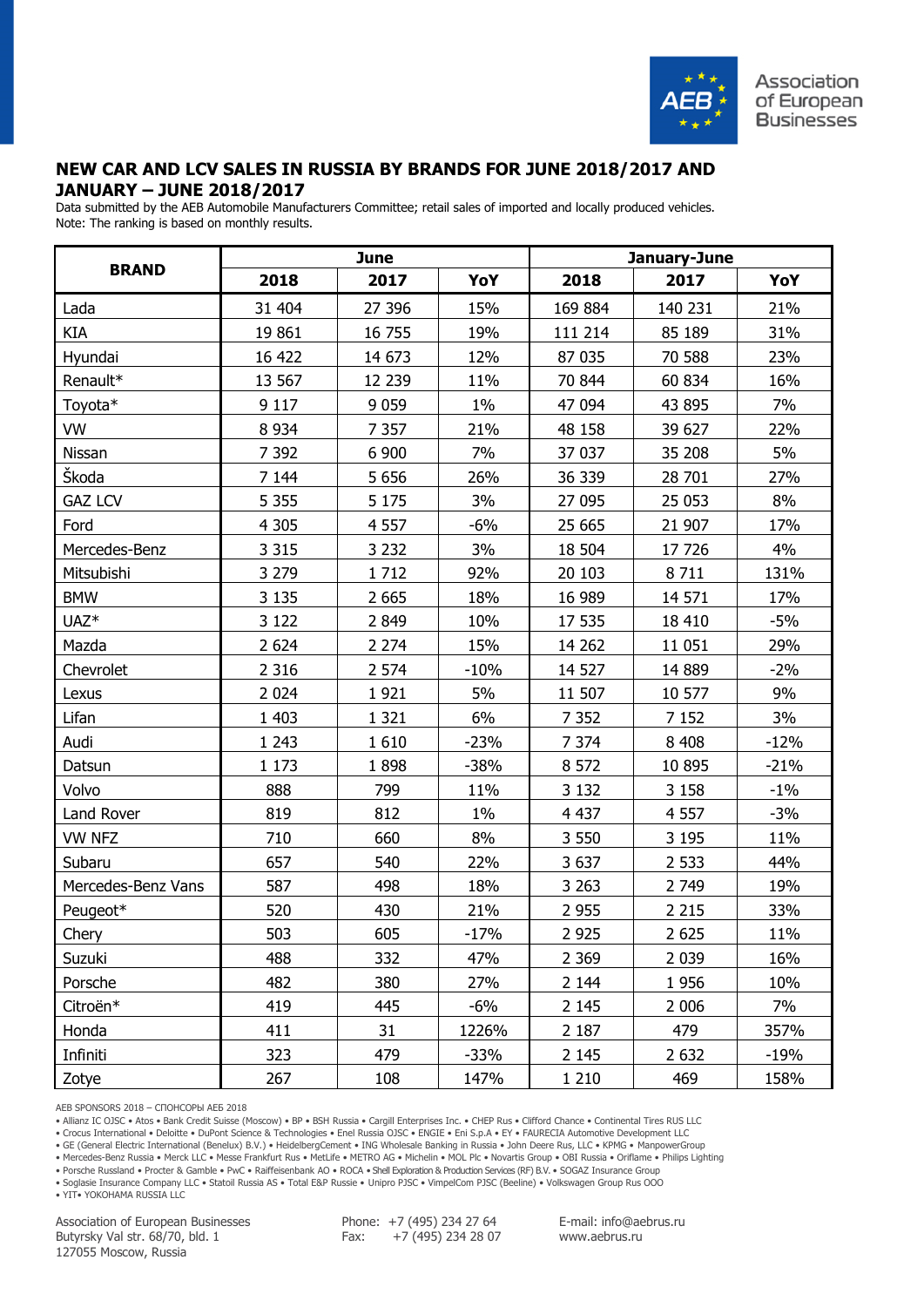

| Geely             | 239            | 181            | 32%                      | 1 0 5 1 | 1 0 8 5 | $-3%$                    |
|-------------------|----------------|----------------|--------------------------|---------|---------|--------------------------|
| MINI              | 230            | 151            | 52%                      | 1 1 0 2 | 694     | 59%                      |
| Jaguar            | 196            | 175            | 12%                      | 1 1 2 3 | 1 2 0 5 | $-7%$                    |
| Genesis           | 183            | 228            | $-20%$                   | 678     | 515     | 32%                      |
| smart             | 176            | 100            | 76%                      | 526     | 338     | 56%                      |
| Haval             | 166            | 182            | $-9%$                    | 1 1 5 5 | 869     | 33%                      |
| FAW               | 151            | 50             | 202%                     | 726     | 230     | 216%                     |
| Changan           | 141            | 88             | 60%                      | 703     | 737     | $-5%$                    |
| Jeep              | 117            | 125            | $-6%$                    | 685     | 747     | $-8%$                    |
| <b>DFM</b>        | 107            | 50             | 114%                     | 630     | 265     | 138%                     |
| Cadillac          | 102            | 165            | $-38%$                   | 530     | 726     | $-27%$                   |
| FIAT*             | 94             | 196            | $-52%$                   | 741     | 1 0 2 3 | $-28%$                   |
| Isuzu*            | 67             | 72             | $-7%$                    | 344     | 317     | 9%                       |
| Iveco*            | 67             | 52             | 29%                      | 246     | 176     | 40%                      |
| Foton*            | 48             | 36             | 33%                      | 215     | 124     | 73%                      |
| Hyundai LCV       | 19             | $\overline{4}$ | 375%                     | 156     | 53      | 194%                     |
| <b>Brilliance</b> | 16             | 16             | $0\%$                    | 83      | 95      | $-13%$                   |
| <b>HTM</b>        | 13             | 6              | 117%                     | 41      | 71      | $-42%$                   |
| Chrysler          | 7              | $\overline{2}$ | 250%                     | 37      | 5       | 640%                     |
| SsangYong         | 3              | 16             | $-81%$                   | 76      | 70      | 9%                       |
| Ravon             | $\mathbf 0$    | 1 2 3 9        |                          | 5 1 8 4 | 4 9 4 6 | 5%                       |
| Baw               |                | 14             | $\overline{\phantom{a}}$ |         | 73      | $\overline{\phantom{0}}$ |
| <b>Total</b>      | <b>156 351</b> | <b>141 090</b> | <b>10,8%</b>             | 849 221 | 718 600 | <b>18,2%</b>             |

**LCV sales are included into total brand's sales if exist in the product line of the brand (marked with\*); reported separately for some brands. LCV<3,5t (with several exceptions reaching highest range of 6t). Some updates concerning LCV data may occur.**

AEB SPONSORS 2018 – СПОНСОРЫ АЕБ 2018

• Allianz IC OJSC • Atos • Bank Credit Suisse (Moscow) • BP • BSH Russia • Cargill Enterprises Inc. • CHEP Rus • Clifford Chance • Continental Tires RUS LLC

• Crocus International • Deloitte • DuPont Science & Technologies • Enel Russia OJSC • ENGIE • Eni S.p.A • EY • FAURECIA Automotive Development LLC

• GE (General Electric International (Benelux) B.V.) • HeidelbergCement • ING Wholesale Banking in Russia • John Deere Rus, LLC • KPMG • ManpowerGroup

• Mercedes-Benz Russia • Merck LLC • Messe Frankfurt Rus • MetLife • METRO AG • Michelin • MOL Plc • Novartis Group • OBI Russia • Oriflame • Philips Lighting

• Porsche Russland • Procter & Gamble • PwC • Raiffeisenbank AO • ROCA • Shell Exploration & Production Services (RF) B.V. • SOGAZ Insurance Group • Soglasie Insurance Company LLC • Statoil Russia AS • Total E&P Russie • Unipro PJSC • VimpelCom PJSC (Beeline) • Volkswagen Group Rus OOO

• YIT• YOKOHAMA RUSSIA LLC

Association of European Businesses Butyrsky Val str. 68/70, bld. 1 127055 Moscow, Russia

Phone: +7 (495) 234 27 64 Fax:  $+7(495)$  234 28 07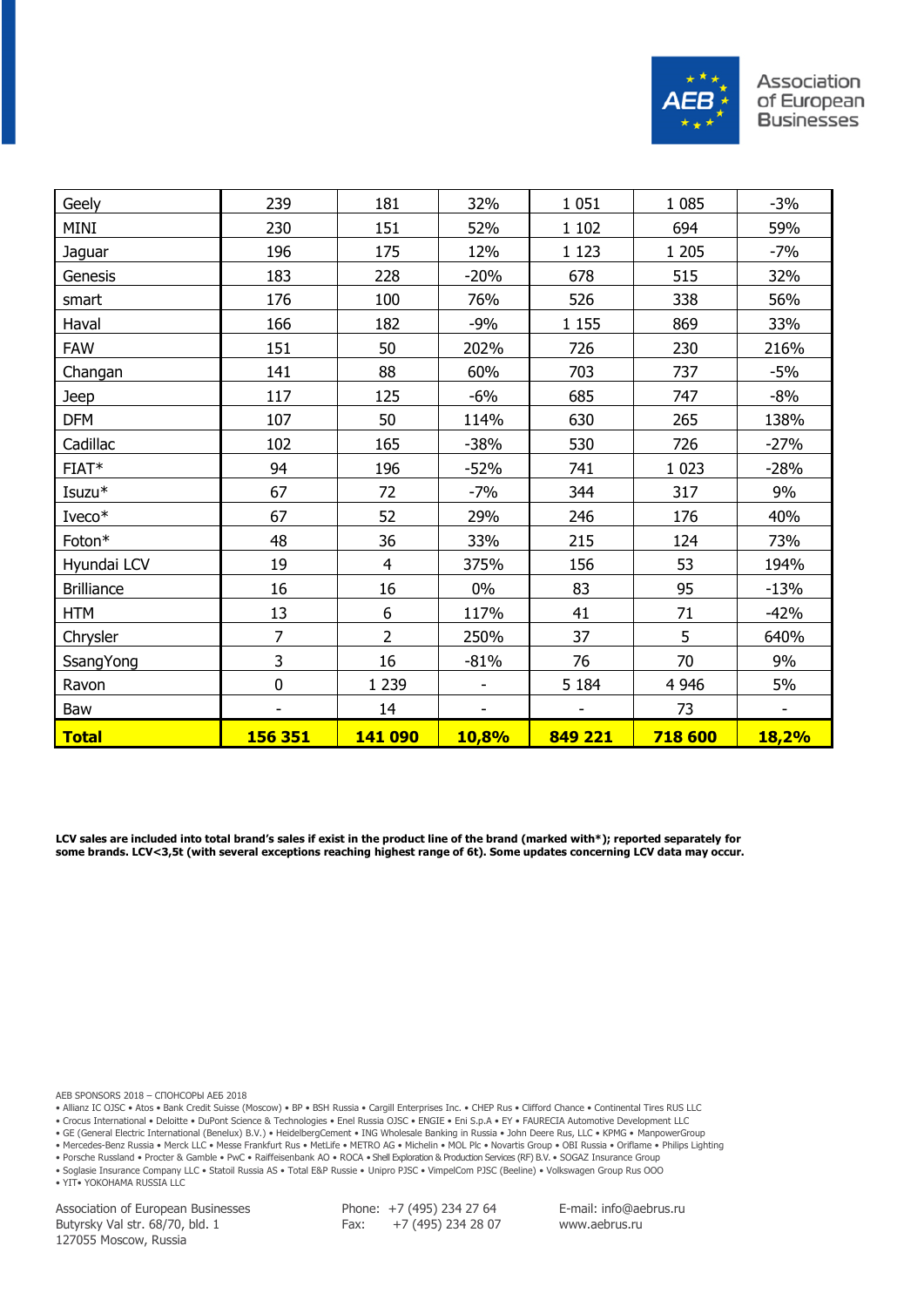

# **NEW CAR AND LCV SALES IN RUSSIA BY GROUPS FOR JUNE 2018/2017 AND JANUARY - JUNE 2018/2017**

 Data submitted by the AEB Automobile Manufacturers Committee; retail sales of imported and locally produced vehicles. Note: The ranking is based on monthly results

|                                              | <b>June</b> |         |        |         |               |               |      | January-June |            |         |               |               |  |  |
|----------------------------------------------|-------------|---------|--------|---------|---------------|---------------|------|--------------|------------|---------|---------------|---------------|--|--|
| Brand /<br><b>Group</b>                      |             | % Share |        |         | <b>Volume</b> |               |      | % Share      |            |         | <b>Volume</b> |               |  |  |
|                                              | 2018        | 2017    | YOY    | 2018    | 2017          | $\frac{0}{0}$ | 2018 | 2017         | <b>YOY</b> | 2018    | 2017          | $\frac{0}{0}$ |  |  |
| AVTOVAZ-<br><b>RENAULT-</b><br><b>NISSAN</b> | 34,4        | 34,7    | (0,3)  | 53 859  | 48 912        | 10,1%         | 34,0 | 34,8         | (0,8)      | 288 482 | 249 800       | 15,5%         |  |  |
| <b>AVTOVAZ</b>                               | 20,1        | 19,4    | 0,7    | 31 404  | 27 39 6       | 15%           | 20,0 | 19,5         | 0,5        | 169 884 | 140 231       | 21%           |  |  |
| <b>RENAULT</b>                               | 8,7         | 8,7     | 0,0    | 13 5 67 | 12 2 39       | 11%           | 8,3  | 8,5          | (0,2)      | 70 844  | 60 834        | 16%           |  |  |
| <b>NISSAN</b>                                | 4,7         | 4,9     | (0,2)  | 7 3 9 2 | 6 900         | 7%            | 4,4  | 4,9          | (0,5)      | 37 037  | 35 208        | 5%            |  |  |
| <b>INFINITI</b>                              | 0,2         | 0,3     | (0,1)  | 323     | 479           | $-33%$        | 0,3  | 0,4          | (0,1)      | 2 1 4 5 | 2 6 3 2       | $-19%$        |  |  |
| <b>DATSUN</b>                                | 0,8         | 1,3     | (0, 5) | 1 1 7 3 | 1898          | $-38%$        | 1,0  | 1,5          | (0, 5)     | 8 5 7 2 | 10 895        | $-21%$        |  |  |
| <b>KIA</b>                                   | 12,7        | 11,9    | 0,8    | 19861   | 16 755        | 19%           | 13,1 | 11,9         | 1,2        | 111 214 | 85 189        | 31%           |  |  |
| <b>VW Group</b>                              | 11,5        | 10,8    | 0,7    | 18 0 31 | 15 28 3       | 18,0%         | 11,2 | 11,1         | 0,1        | 95 421  | 79 931        | 19,4%         |  |  |
| VOLKSWAGEN<br>cars                           | 5,7         | 5,2     | 0,5    | 8 9 3 4 | 7 3 5 7       | 21%           | 5,7  | 5,5          | 0,2        | 48 158  | 39 627        | 22%           |  |  |
| <b>VOLKSWAGEN</b><br>vans                    | 0,5         | 0,5     | 0,0    | 710     | 660           | 8%            | 0,4  | 0,4          | 0,0        | 3 5 5 0 | 3 1 9 5       | 11%           |  |  |
| <b>AUDI</b>                                  | 0,8         | 1,1     | (0,3)  | 1 2 4 3 | 1 6 1 0       | $-23%$        | 0,9  | 1,2          | (0,3)      | 7 3 7 4 | 8 4 0 8       | $-12%$        |  |  |
| ŠKODA                                        | 4,6         | 4,0     | 0,6    | 7 1 4 4 | 5 6 5 6       | 26%           | 4,3  | 4,0          | 0,3        | 36 339  | 28 701        | 27%           |  |  |
| <b>HYUNDAI</b><br>Group                      | 10,6        | 10,6    | 0,0    | 16 605  | 14 901        | 11,4%         | 10,3 | 9,9          | 0,4        | 87 713  | 71 103        | 23,4%         |  |  |
| <b>HYUNDAI</b>                               | 10,5        | 10,4    | 0,1    | 16 422  | 14 673        | 12%           | 10,2 | 9,8          | 0,4        | 87 035  | 70 588        | 23%           |  |  |
| <b>GENESIS</b>                               | 0,1         | 0,2     | (0,1)  | 183     | 228           | $-20%$        | 0,1  | 0,1          | 0,0        | 678     | 515           | 32%           |  |  |
| <b>TOYOTA</b><br>Group                       | 7,1         | 7,8     | (0,7)  | 11 141  | 10 980        | 1,5%          | 6,9  | 7,6          | (0,7)      | 58 601  | 54 472        | 7,6%          |  |  |
| <b>TOYOTA</b>                                | 5,8         | 6,4     | (0,6)  | 9 1 1 7 | 9 0 5 9       | 1%            | 5,5  | 6,1          | (0,6)      | 47 094  | 43 895        | 7%            |  |  |
| <b>LEXUS</b>                                 | 1,3         | 1,4     | (0,1)  | 2 0 2 4 | 1921          | 5%            | 1,4  | 1,5          | (0,1)      | 11 507  | 10 577        | 9%            |  |  |
| <b>GAZ LCV</b>                               | 3,4         | 3,7     | (0,3)  | 5 3 5 5 | 5 1 7 5       | 3%            | 3,2  | 3,5          | (0,3)      | 27 095  | 25 053        | 8%            |  |  |
| <b>FORD</b>                                  | 2,8         | 3,2     | (0,4)  | 4 3 0 5 | 4 5 5 7       | $-6%$         | 3,0  | 3,0          | (0,0)      | 25 6 65 | 21 907        | 17%           |  |  |
| <b>MERCEDES-</b><br><b>BENZ</b>              | 2,6         | 2,7     | (0,1)  | 4 0 78  | 3 8 3 0       | 6,5%          | 2,6  | 2,9          | (0,3)      | 22 293  | 20 813        | 7,1%          |  |  |
| <b>MERCEDES-</b><br><b>BENZ cars</b>         | 2,1         | 2,3     | (0,2)  | 3 3 1 5 | 3 2 3 2       | 3%            | 2,2  | 2,5          | (0,3)      | 18 504  | 17726         | 4%            |  |  |
| <b>MERCEDES-</b><br><b>BENZ vans</b>         | 0,4         | 0,4     | 0,0    | 587     | 498           | 18%           | 0,4  | 0,4          | 0,0        | 3 2 6 3 | 2 7 4 9       | 19%           |  |  |
| smart                                        | 0,1         | 0,1     | 0,0    | 176     | 100           | 76%           | 0,1  | 0,0          | 0,1        | 526     | 338           | 56%           |  |  |
| <b>BMW Group</b>                             | 2,2         | 2,0     | 0,2    | 3 3 6 5 | 2 8 1 6       | 19,5%         | 2,1  | 2,1          | 0,0        | 18 091  | 15 26 5       | 18,5%         |  |  |
| <b>BMW</b>                                   | 2,0         | 1,9     | 0,1    | 3 1 3 5 | 2 6 6 5       | 18%           | 2,0  | 2,0          | 0,0        | 16 989  | 14 571        | 17%           |  |  |
| MINI                                         | 0,1         | 0,1     | 0,0    | 230     | 151           | 52%           | 0,1  | 0,1          | 0,0        | 1 1 0 2 | 694           | 59%           |  |  |
| <b>MITSUBISHI</b>                            | 2,1         | 1,2     | 0,9    | 3 2 7 9 | 1 7 1 2       | 92%           | 2,4  | 1,2          | 1,2        | 20 10 3 | 8 7 1 1       | 131%          |  |  |
| <b>UAZ</b>                                   | 2,0         | 2,0     | 0,0    | 3 1 2 2 | 2 8 4 9       | 10%           | 2,1  | 2,6          | (0, 5)     | 17 535  | 18 4 10       | $-5%$         |  |  |
| <b>MAZDA</b>                                 | 1,7         | 1,6     | 0,1    | 2 6 2 4 | 2 2 7 4       | 15%           | 1,7  | 1,5          | 0,2        | 14 2 62 | 11 0 51       | 29%           |  |  |
| <b>GM Group</b>                              | 1,5         | 1,9     | (0,4)  | 2 4 1 8 | 2 7 3 9       | $-11,7%$      | 1,8  | 2,2          | (0,4)      | 15 0 57 | 15 615        | $-3,6%$       |  |  |
| <b>CHEVROLET</b>                             | 1,5         | 1,8     | (0,3)  | 2 3 1 6 | 2 5 7 4       | $-10%$        | 1,7  | 2,1          | (0,4)      | 14 5 27 | 14 8 89       | $-2\%$        |  |  |
| <b>CADILLAC</b>                              | 0,1         | 0,1     | 0,0    | 102     | 165           | $-38%$        | 0,1  | 0,1          | 0,0        | 530     | 726           | $-27%$        |  |  |
| <b>LIFAN</b>                                 | 0,9         | 0,9     | 0,0    | 1 4 0 3 | 1 3 2 1       | 6%            | 0,9  | 1,0          | (0,1)      | 7 3 5 2 | 7 1 5 2       | 3%            |  |  |

AEB SPONSORS 2018 – СПОНСОРЫ АЕБ 2018

• Allianz IC OJSC • Atos • Bank Credit Suisse (Moscow) • BP • BSH Russia • Cargill Enterprises Inc. • CHEP Rus • Clifford Chance • Continental Tires RUS LLC

• Crocus International • Deloitte • DuPont Science & Technologies • Enel Russia OJSC • ENGIE • Eni S.p.A • EY • FAURECIA Automotive Development LLC

• GE (General Electric International (Benelux) B.V.) • HeidelbergCement • ING Wholesale Banking in Russia • John Deere Rus, LLC • KPMG • ManpowerGroup

• Mercedes-Benz Russia • Merck LLC • Messe Frankfurt Rus • MetLife • METRO AG • Michelin • MOL Plc • Novartis Group • OBI Russia • Oriflame • Philips Lighting

• Porsche Russland • Procter & Gamble • PwC • Raiffeisenbank AO • ROCA • Shell Exploration & Production Services (RF) B.V. • SOGAZ Insurance Group • Soglasie Insurance Company LLC • Statoil Russia AS • Total E&P Russie • Unipro PJSC • VimpelCom PJSC (Beeline) • Volkswagen Group Rus OOO

• YIT• YOKOHAMA RUSSIA LLC

Association of European Businesses Butyrsky Val str. 68/70, bld. 1 127055 Moscow, Russia

Phone: +7 (495) 234 27 64 Fax: +7 (495) 234 28 07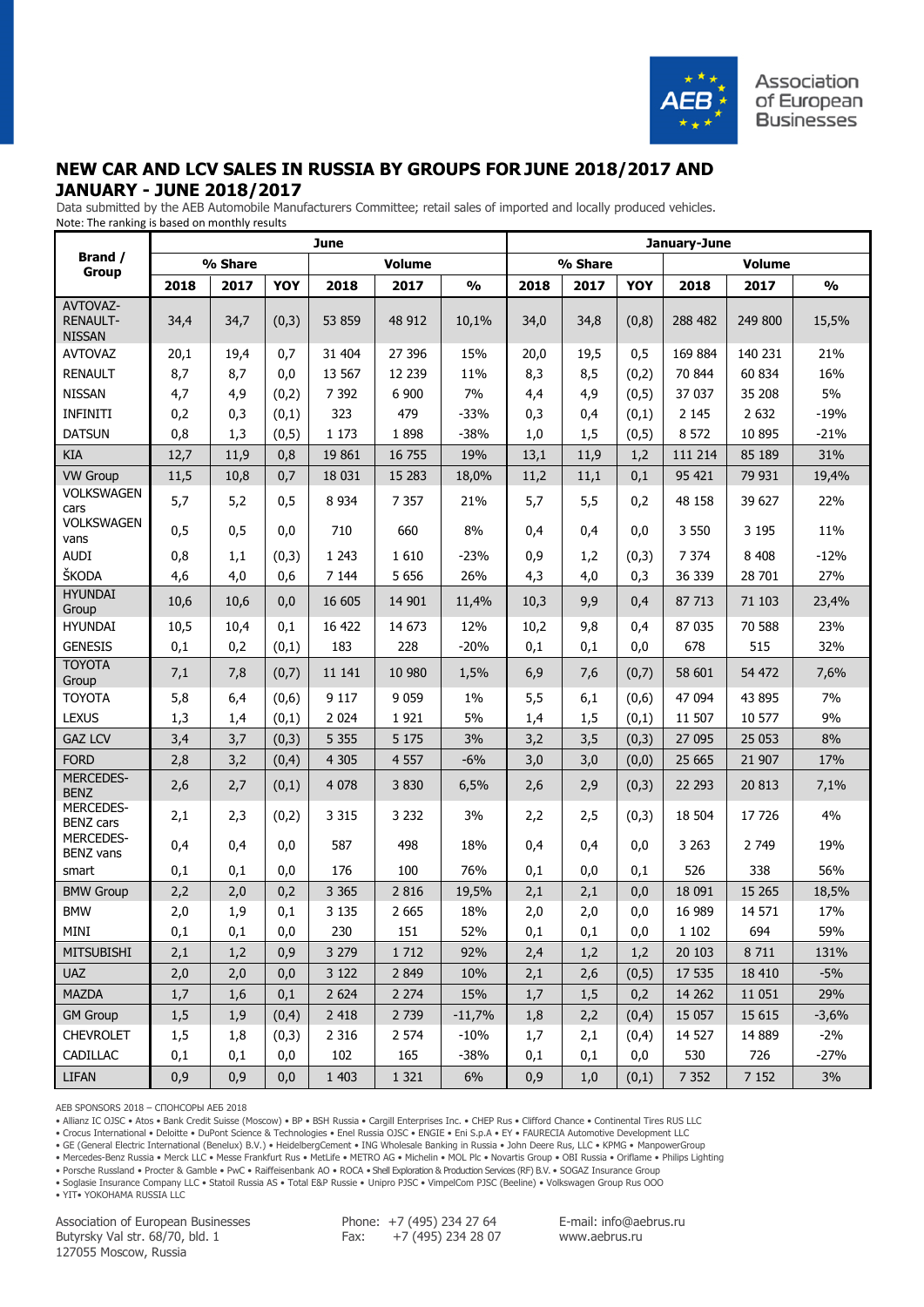

| <b>JAGUAR LAND</b><br><b>ROVER</b>   | 0,6   | 0,7   | (0,1) | 1 0 1 5        | 987            | 2,8%                     | 0,7   | 0,8   | (0,1) | 5 5 6 0 | 5 7 6 2 | $-3,5%$  |
|--------------------------------------|-------|-------|-------|----------------|----------------|--------------------------|-------|-------|-------|---------|---------|----------|
| <b>LAND ROVER</b>                    | 0,5   | 0,6   | (0,1) | 819            | 812            | 1%                       | 0,5   | 0,6   | (0,1) | 4 4 3 7 | 4 5 5 7 | $-3%$    |
| <b>JAGUAR</b>                        | 0,1   | 0,1   | 0,0   | 196            | 175            | 12%                      | 0,1   | 0,2   | (0,1) | 1 1 2 3 | 1 2 0 5 | $-7%$    |
| <b>PSA PEUGEOT</b><br><b>CITROËN</b> | 0,6   | 0,6   | 0,0   | 939            | 875            | 7,3%                     | 0,6   | 0,6   | 0,0   | 5 100   | 4 2 2 1 | 20,8%    |
| <b>PEUGEOT</b>                       | 0,3   | 0,3   | 0,0   | 520            | 430            | 21%                      | 0,3   | 0,3   | 0,0   | 2 9 5 5 | 2 2 1 5 | 33%      |
| <b>CITROËN</b>                       | 0,3   | 0,3   | 0,0   | 419            | 445            | $-6%$                    | 0,3   | 0,3   | 0,0   | 2 1 4 5 | 2 0 0 6 | 7%       |
| <b>VOLVO</b>                         | 0,6   | 0,6   | 0,0   | 888            | 799            | 11%                      | 0,4   | 0,4   | 0,0   | 3 1 3 2 | 3 1 5 8 | $-1%$    |
| <b>SUBARU</b>                        | 0,4   | 0,4   | 0,0   | 657            | 540            | 22%                      | 0,4   | 0,4   | 0,0   | 3 637   | 2 5 3 3 | 44%      |
| <b>CHERY</b>                         | 0,3   | 0,4   | (0,1) | 503            | 605            | $-17%$                   | 0,3   | 0,4   | (0,1) | 2 9 2 5 | 2 6 2 5 | 11%      |
| <b>SUZUKI</b>                        | 0,3   | 0,2   | 0,1   | 488            | 332            | 47%                      | 0,3   | 0,3   | 0,0   | 2 3 6 9 | 2 0 3 9 | 16%      |
| <b>PORSCHE</b>                       | 0,3   | 0,3   | 0,0   | 482            | 380            | 27%                      | 0,3   | 0,3   | 0,0   | 2 1 4 4 | 1956    | 10%      |
| <b>HONDA</b>                         | 0,3   | 0,0   | 0,3   | 411            | 31             | 1226%                    | 0,3   | 0,1   | 0,2   | 2 1 8 7 | 479     | 357%     |
| <b>ZOTYE</b>                         | 0,2   | 0,1   | 0,1   | 267            | 108            | 147%                     | 0,1   | 0,1   | 0,0   | 1 2 1 0 | 469     | 158%     |
| <b>GEELY</b>                         | 0,2   | 0,1   | 0,1   | 239            | 181            | 32%                      | 0,1   | 0,2   | (0,1) | 1 0 5 1 | 1 0 8 5 | $-3%$    |
| <b>FCA RUSSIA</b>                    | 0,1   | 0,2   | (0,1) | 218            | 323            | $-32,5%$                 | 0,2   | 0,2   | 0,0   | 1 4 6 3 | 1775    | $-17,6%$ |
| <b>FIAT</b>                          | 0,1   | 0,1   | 0,0   | 94             | 196            | $-52%$                   | 0,1   | 0,1   | 0,0   | 741     | 1 0 2 3 | $-28%$   |
| <b>CHRYSLER</b>                      | 0,0   | 0,0   | 0,0   | $\overline{7}$ | $\overline{2}$ | 250%                     | 0,0   | 0,0   | 0,0   | 37      | 5       | 640%     |
| <b>JEEP</b>                          | 0,1   | 0,1   | 0,0   | 117            | 125            | $-6%$                    | 0,1   | 0,1   | 0,0   | 685     | 747     | $-8%$    |
| <b>HAVAL</b>                         | 0,1   | 0,1   | 0,0   | 166            | 182            | $-9%$                    | 0,1   | 0,1   | 0,0   | 1 1 5 5 | 869     | 33%      |
| <b>FAW</b>                           | 0,1   | 0,0   | 0,1   | 151            | 50             | 202%                     | 0,1   | 0,0   | 0,1   | 726     | 230     | 216%     |
| <b>CHANGAN</b>                       | 0,1   | 0,1   | 0,0   | 141            | 88             | 60%                      | 0,1   | 0,1   | 0,0   | 703     | 737     | $-5%$    |
| <b>DFM</b>                           | 0,1   | 0,0   | 0,1   | 107            | 50             | 114%                     | 0,1   | 0,0   | 0,1   | 630     | 265     | 138%     |
| <b>ISUZU</b>                         | 0,0   | 0,1   | (0,1) | 67             | 72             | $-7%$                    | 0,0   | 0,0   | 0,0   | 344     | 317     | 9%       |
| <b>IVECO</b>                         | 0,0   | 0,0   | 0,0   | 67             | 52             | 29%                      | 0,0   | 0,0   | 0,0   | 246     | 176     | 40%      |
| <b>FOTON</b>                         | 0,0   | 0,0   | 0,0   | 48             | 36             | 33%                      | 0,0   | 0,0   | 0,0   | 215     | 124     | 73%      |
| <b>HYUNDAI LCV</b>                   | 0,0   | 0,0   | 0,0   | 19             | $\overline{4}$ | 375%                     | 0,0   | 0,0   | 0,0   | 156     | 53      | 194%     |
| <b>BRILLIANCE</b>                    | 0,0   | 0,0   | 0,0   | 16             | 16             | 0%                       | 0,0   | 0,0   | 0,0   | 83      | 95      | $-13%$   |
| <b>HTM</b>                           | 0,0   | 0,0   | 0,0   | 13             | 6              | 117%                     | 0,0   | 0,0   | 0,0   | 41      | 71      | $-42%$   |
| <b>SSANGYONG</b>                     | 0,0   | 0,0   | 0,0   | 3              | 16             | $-81%$                   | 0,0   | 0,0   | 0,0   | 76      | 70      | 9%       |
| <b>RAVON</b>                         | 0,0   | 0,9   | (0,9) | $\mathbf{0}$   | 1 2 3 9        | $\overline{\phantom{a}}$ | 0,6   | 0,7   | (0,1) | 5 1 8 4 | 4 9 4 6 | 5%       |
| <b>BAW</b>                           |       | 0,0   |       |                | 14             |                          |       | 0,0   |       |         | 73      |          |
| <b>Total</b>                         | 100,0 | 100,0 |       | 156 351        | 141 090        | 10,8%                    | 100,0 | 100,0 |       | 849 221 | 718 600 | 18,2%    |

Different from the international classification: brands represented on the Russian market by SOLLERS Group; see also above

| <b>SOLLERS</b><br>Group | 2,0 | 2,0 | 0,0 | 3 1 2 5  | 2 8 6 5 | 9,1%<br>Q | $\overline{\phantom{a}}$<br>د رے | -<br>z,c | (0,5)<br>$\sqrt{2}$ | '7611<br>⊥∕                                 | 18 480  | $-4,7%$ |
|-------------------------|-----|-----|-----|----------|---------|-----------|----------------------------------|----------|---------------------|---------------------------------------------|---------|---------|
| <b>SSANGYONG</b>        | 0,0 | 0,0 | 0,0 | ـ        | 16      | $-81%$    | 0.0                              | 0.0      | 0,0                 | 76                                          | 70      | 9%      |
| <b>UAZ</b>              | 2,0 | 2.0 | 0,0 | 122<br>ັ | 2 8 4 9 | 10%       | $\overline{\phantom{a}}$<br>2, 1 | -<br>z.o | (0,5)<br>$\sqrt{2}$ | 535<br>$\overline{\phantom{a}}$<br><b>*</b> | 18 4 10 | -5%     |

AEB SPONSORS 2018 – СПОНСОРЫ АЕБ 2018

• Allianz IC OJSC • Atos • Bank Credit Suisse (Moscow) • BP • BSH Russia • Cargill Enterprises Inc. • CHEP Rus • Clifford Chance • Continental Tires RUS LLC

• Crocus International • Deloitte • DuPont Science & Technologies • Enel Russia OJSC • ENGIE • Eni S.p.A • EY • FAURECIA Automotive Development LLC

• GE (General Electric International (Benelux) B.V.) • HeidelbergCement • ING Wholesale Banking in Russia • John Deere Rus, LLC • KPMG • ManpowerGroup

• Mercedes-Benz Russia • Merck LLC • Messe Frankfurt Rus • MetLife • METRO AG • Michelin • MOL Plc • Novartis Group • OBI Russia • Oriflame • Philips Lighting

• Porsche Russland • Procter & Gamble • PwC • Raiffeisenbank AO • ROCA • Shell Exploration & Production Services (RF) B.V. • SOGAZ Insurance Group • Soglasie Insurance Company LLC • Statoil Russia AS • Total E&P Russie • Unipro PJSC • VimpelCom PJSC (Beeline) • Volkswagen Group Rus OOO

• YIT• YOKOHAMA RUSSIA LLC

Association of European Businesses Butyrsky Val str. 68/70, bld. 1 127055 Moscow, Russia

Phone: +7 (495) 234 27 64 Fax: +7 (495) 234 28 07